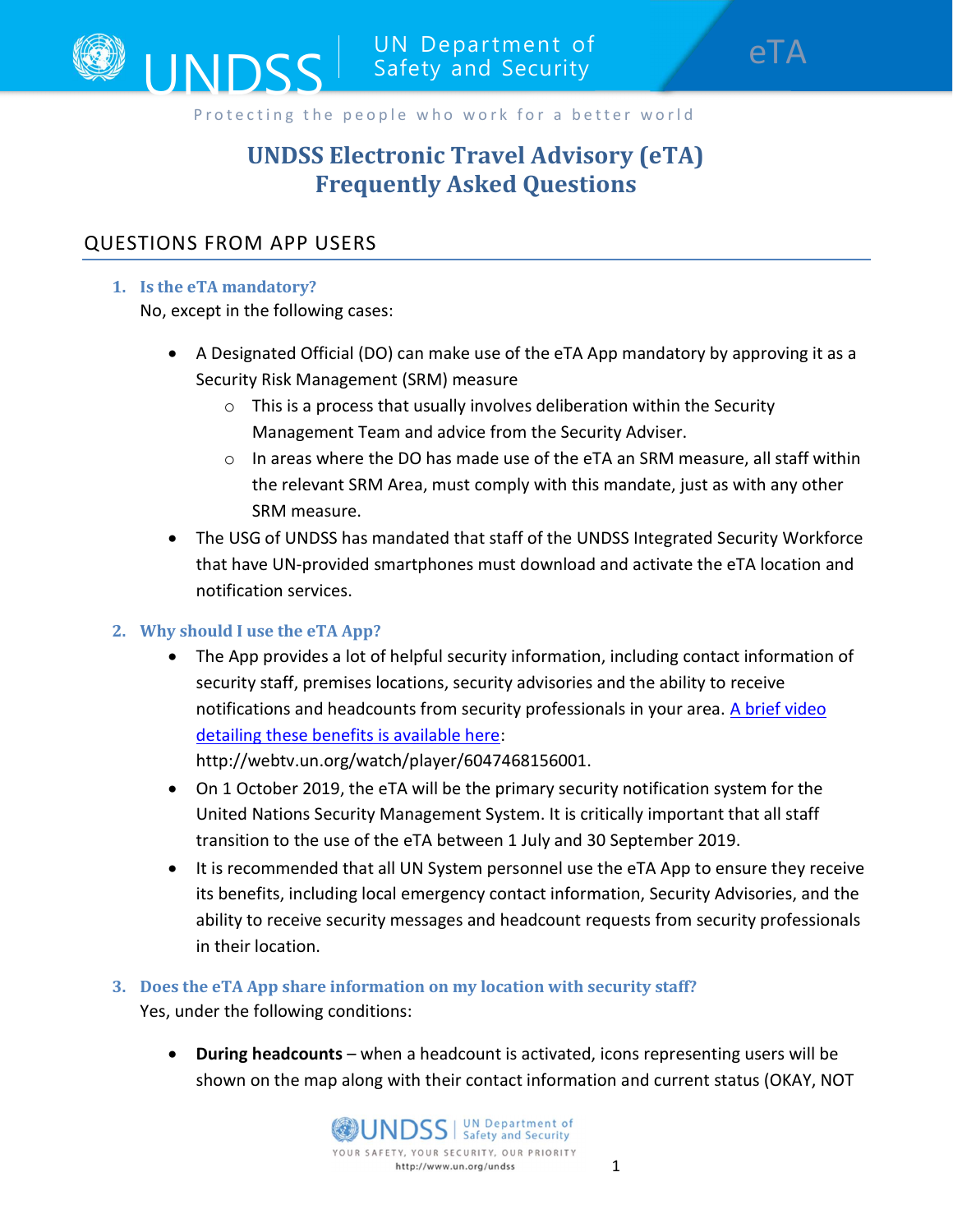OKAY, no response). This will enable security personnel to more easily assist persons in need.

- When the DO approves the use of either the "GeoLocation" feature or the "Locate & Assist" feature as an SRM measure.
	- $\circ$  This will be after deliberation within the SMT and recommended by the Security Adviser.
	- $\circ$  GeoLocation allows eTA Command Center administrators to see eTA users as visible as icons on a map (see below). UNDSS personnel can click on any icon and see information that is included in user TRIP profiles, which contains:
- Name

• Current Security Clearance status

UNDSS

- Functional Title
- UN System employer
- Contact information

AT ALL OTHER TIMES (most of the time):

- aterson ar Grove Montdair nde wark ersey City ۸ **5 三me** izabeth
- User location is not visible nor searchable on the eTA Command Center. The image below is typical of what security personnel will see when using eTA Command Center; security personnel will only see a map of their Designated Area and will be able to draw areas (the red square) to send notifications or headcount requests, as shown. Any user within the drawn area will receive a notification because the smartphone will recognize that it is within the area.
- Like any other App on a smartphone; the phone "knows" its location, but this information is not provided to UNSMS personnel who are Administrators of the eTA Command Center.<sup>1</sup>

TYPICAL VIEW OF ETA COMMAND CENTER (USER LOCATIONS DO NOT APPEAR)

<sup>&</sup>lt;sup>1</sup> The eTA has two parts, the App (for UN System personnel, called "users") and the Desk top Command Center (for UNSMS security personnel, called "administrators"). They work as a system to automatically provide users with information relevant to their location, including premises locations, local emergency contact information and current security clearance status. Administrators can also manually push and pull information to/from users in an area. All actions taken by eTA administrators are regulated and recorded as described in this FAQ, the eTA Standard Operating Procedures and the eTA Legal Framework, which are available to any UN System personnel.

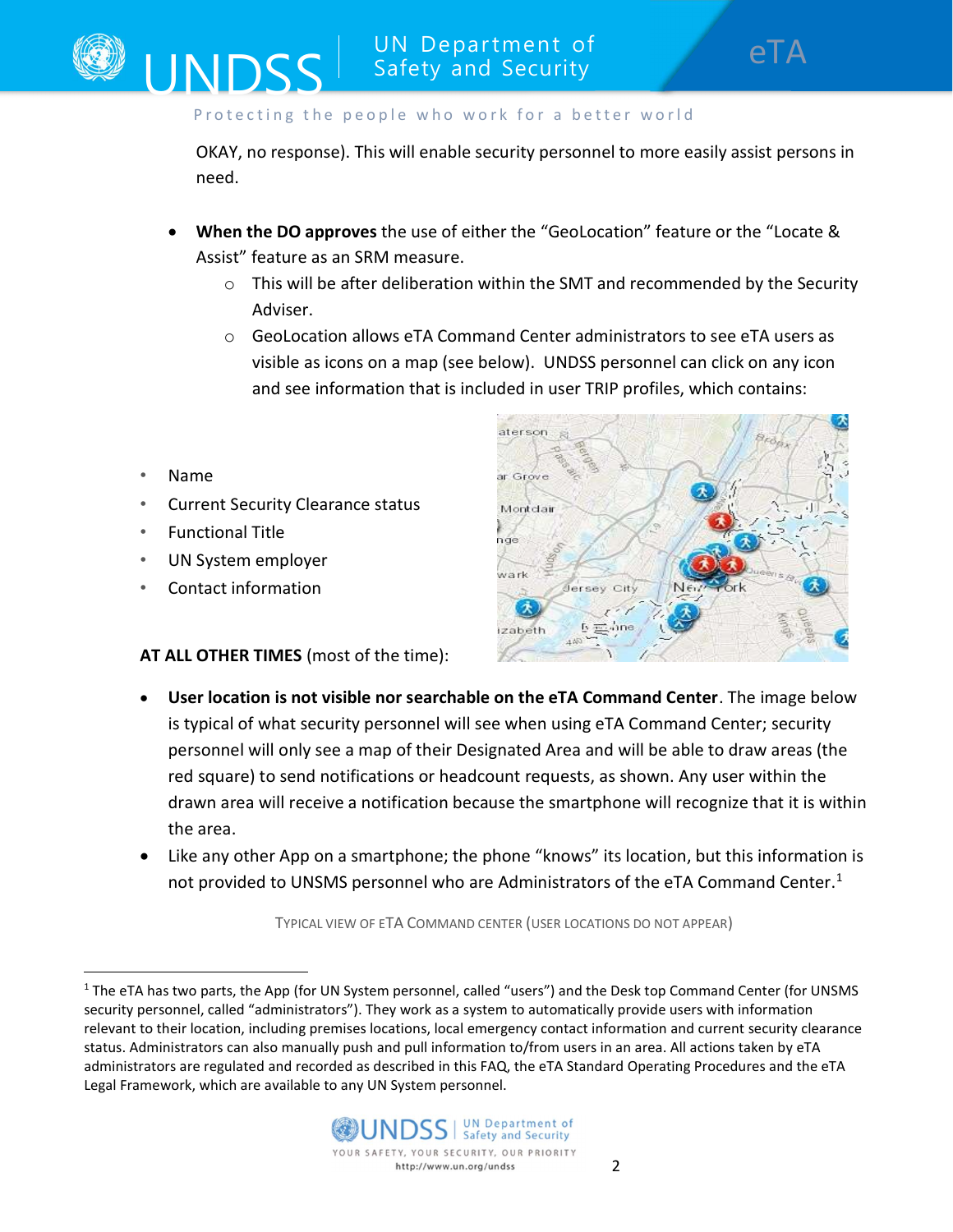

# UN Department of Safety and Security

### Protecting the people who work for a better world



- 4. What user information does eTA gather and store? Currently, user data stored by eTA includes:
	- TRIP information: User contact information, security clearance status and travel document information are pulled by eTA from the TRIP dataset when a user logs-in to eTA.
		- $\circ$  An individual's TRIP information is always available to each App user, but is only pulled for security professionals when a headcount is conducted or the GeoLocation feature is turned on.
	- Responses to headcount: In the event of a headcount, each user's response is recorded.
	- Users' last known location data:
		- $\circ$  This information is only stored in areas where GeoLocation or Locate & Assist is used as an SRM measure, and during headcounts
		- o Location information, when collected as described above, is stored for 96 hours, then deleted

### 5. How is eTA data protected?

### a. From outsiders

eTA is a system developed and maintained by the UN Office of Information and Communication Technology (OICT) and governed by the Organization's information security standards. The eTA was reviewed and assessed as compliant with the information security standards prior to its launch in September 2018. OICT is responsible for monitoring the security of the System and ensuring sufficient information security measures are in place as the eTA is used and upgraded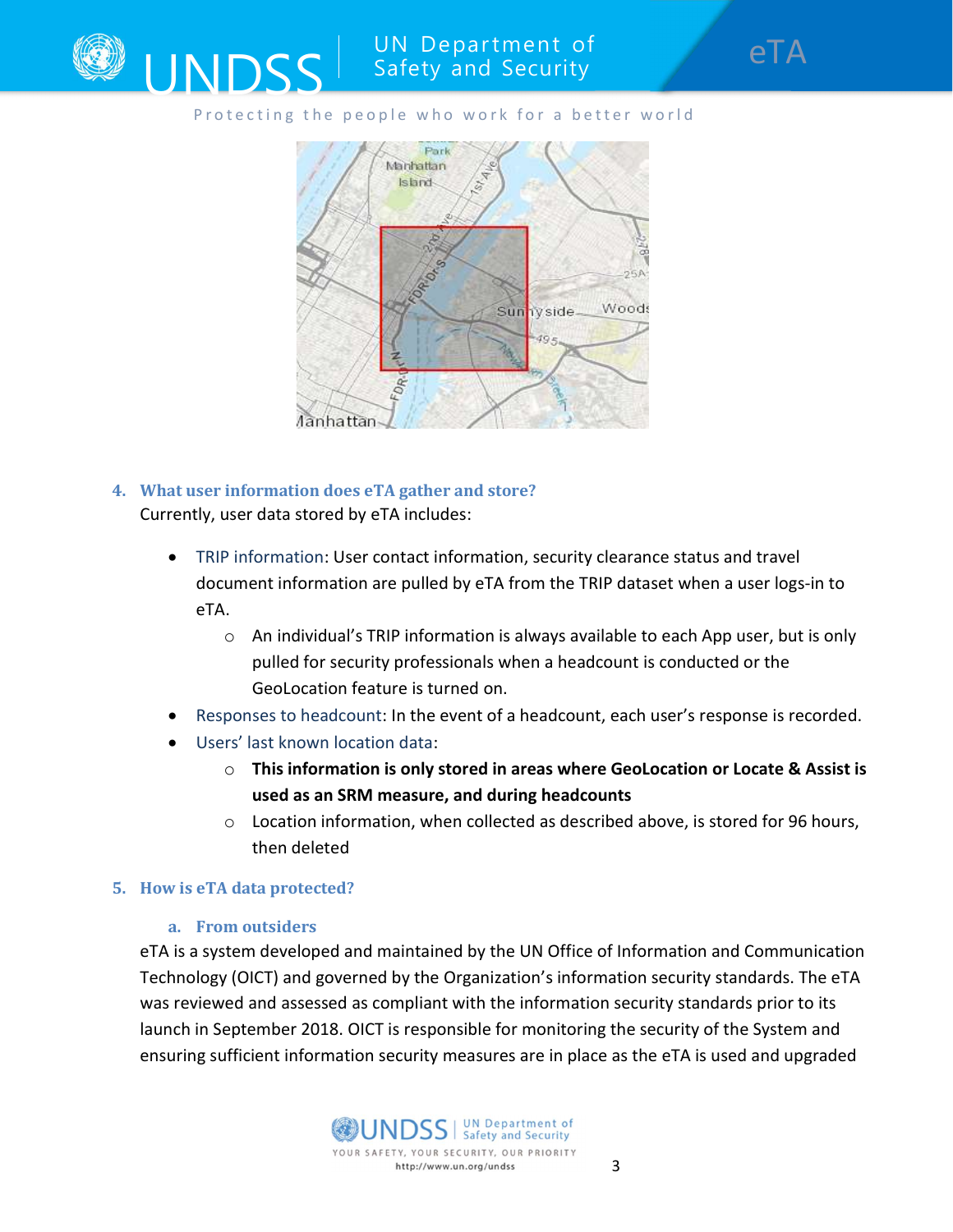regularly. Information security of all data continues to be compliant with the latest organizational standards.

### b. From internal misuse

INDSS

The eTA will be a global security tool used by personnel of the Integrated Security Workforce in the Secretariat and by authorized users within all of your organizations. To ensure the integrity and confidentiality of the eTA system, access to the Command Center is strictly regulated and all authorized Command Center Administrators acknowledge its purpose, use and restrictions. Text of this acknowledgment is available to any personnel on request.

All actions by eTA Command Center administrators are logged and regularly evaluated. Any misuse is subject to disciplinary action.

Sections 2 and 3 of ST/SGB/2004/15 are applicable to the use of the eTA App and Command Center by UN personnel as part of their obligations as authorized users of ICT resources.

# 6. Can users refuse to provide their location data by turning off location services on the App? In areas where use of eTA geolocation is required by the DO/SMT as a Security Risk Management (SRM)measure<sup>2</sup> to reduce risk to staff members, UN personnel must use eTA on their UN-provided mobile devices.

In areas where eTA is NOT used as an SRM measure, use of the eTA is voluntary but strongly encouraged. All personnel should review their responsibilities for their own security according to the UNSMS Framework of Accountability, which is the UNSMS policy that outlines staff obligations security. The role of each UN System personnel is described as follows:

"Personnel employed by the organizations of the United Nations system are accountable to their respective organizations. All such personnel, regardless of their rank or level, have the responsibility to abide by security policies, guidelines, directives, plans and procedures of the UNSMS and its organizations." (UNSMS Security Policy Manual, Chapter II, Section A).

<sup>&</sup>lt;sup>2</sup> SRM measures are put in place by the DO/SMT to reduce risk to staff in an area. They are based on extant threats and are identified by the UNSMS Security Risk Management process.

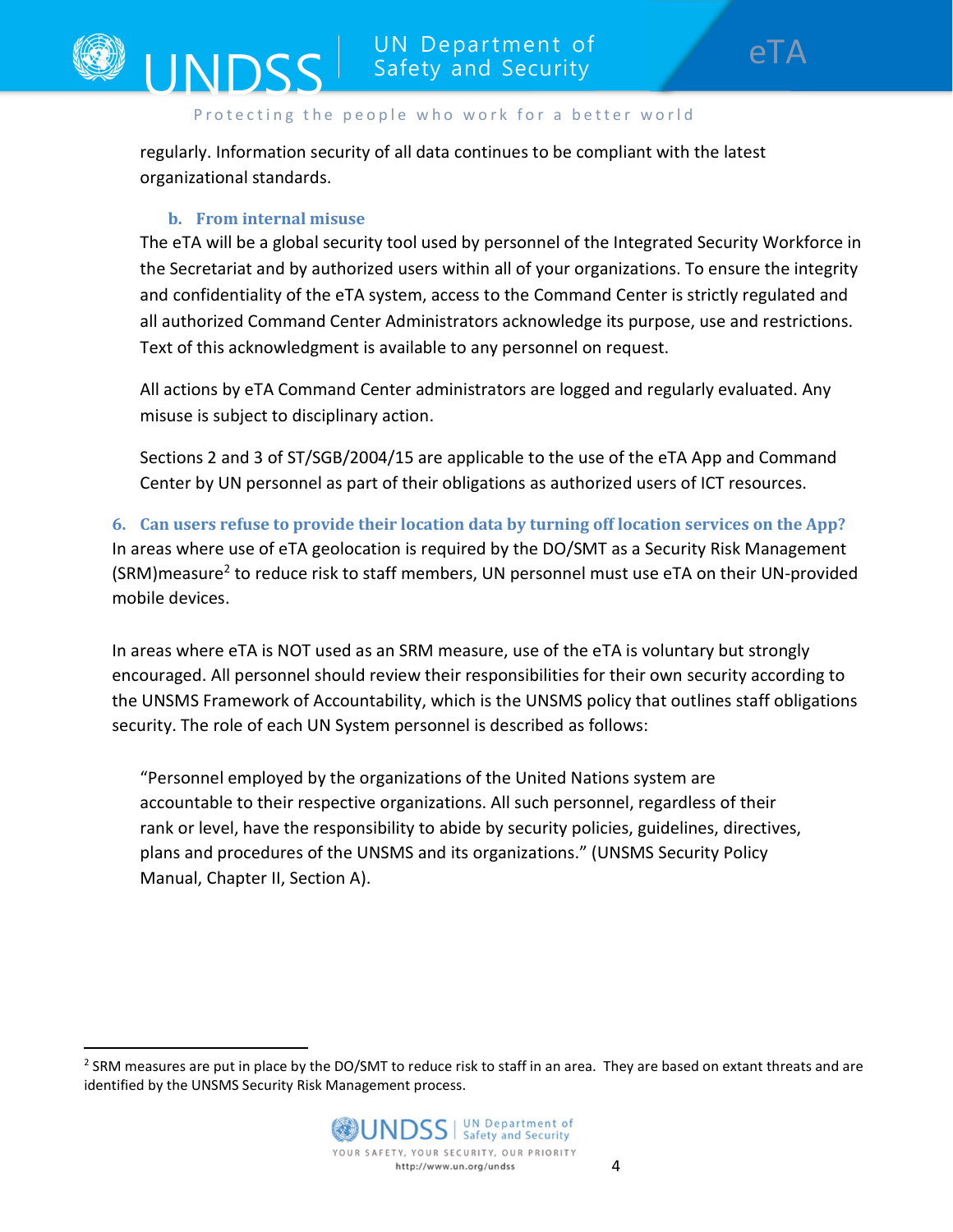7. Privacy laws vary by country; for instance, in Europe more stringent disclaimers are required about the type of data collected by geo-aware systems. Will this affect the App in different countries?

No. Use of eTA is an internal issue subject to UN regulations and not subject to national regulations.

### 8. Can data collected by the App be used for disciplinary measures?

- Data collected by the eTA will be used by UNDSS only for security purposes.
- Data collected by eTA is not exempt from being requested as part of OIOS investigations.
- Location data is currently NOT stored by eTA, unless GeoLocation or Locate & Assist is approved as an SRM measure to reduce risk to staff, or a headcount is activated.
- User location data, when collected as described above, is only kept for 96 hours, after which, it is deleted/non-retrievable.

### 9. Will the UN provide me with a smartphone and/or data plan?

The issuance of UN-provided smartphones and data plans for use of the App is the decision of each Agency/Fund/Programme/Department/UN Entity.

### 10. Can my family download the App?

**INDSS** 

Not yet. Currently, the App is only for UN System personnel. Please do not download it to devices other than your own. In the event of a headcount, the eTA Command Center will only recognize one device per user. We are looking into ways to make the App available for dependents.

# 11. Can I apply for security clearance on the App?

Not yet. This feature is being developed.

# GENERAL QUESTIONS ABOUT ETA

### 12. What's the purpose of the eTA APP?

The purpose of the eTA is to provide UN personnel with enhanced security awareness of their current location by providing them with relevant security information at their fingertips, including:

- The UN Department of Safety and Security (UNDSS) Location-based Travel Advisory, which includes information on threats and risks in each location
- Emergency contact information of the closest UNDSS security personnel
- Notifications sent by security personnel to inform and warn users about current or potential security events that could affect their work

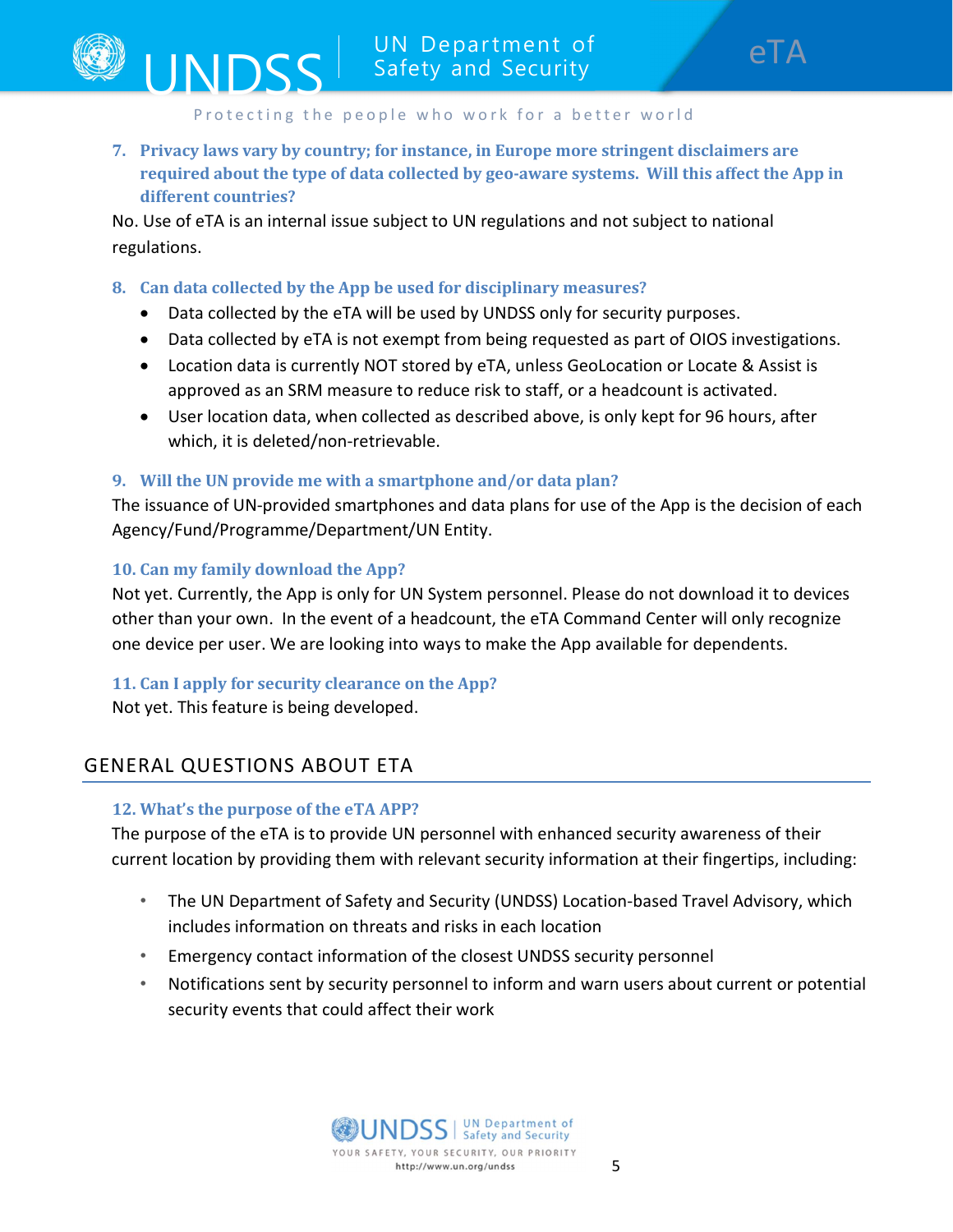• Conduct headcounts: the app allows UNSMS security personnel to send and receive notifications of your status in the event of a crisis or emergency and allows them to know where you are if you need help.

### 13. Can I use the tool to contact security staff in the event of an emergency?

YES! Emergency contact information for UNDSS staff is included in the "Emergency" tab in the App. Contact numbers listed in this section include local numbers and the 24/7 UNDSS COMSCEN. In some countries, the Emergency Chat may also be available.

### 14. How does eTA know what information to give me?

UNDSS<sup>I</sup>

The App uses a mobile device's existing system software to be aware of the device's current location. If there has been a change in the location that is detected by the device's geolocation system, the App queries the UNDSS systems to find out if there is any information particular to the new location that should be sent to the device (e.g. Does the user have a security clearance for that location?). Based on the configuration settings of the SRM Area, the UNDSS systems will then update the information pushed to the device. The App queries the device software to find out if there has been a change in location of 500 meters.

### 15. What information is included in the Travel Advisory?

Everything you need to know about the security context in your location. Information for the eTA Travel Advisory is pulled directly from the UNDSS Weekly Travel Advisory that is maintained by UNDSS, Division of Regional Operations.

### 16. What are the map layers on the homepage of the App?

The map has three layers:

- i Basic map layer shows you your location. The following layers can be added to the based map:
	- 1 UN premises locations find where you need to go, fast!
	- 2 Operational Zones If there are active security notifications in your area, you might see different colors on the map. These represent security perimeters assigned by UNSMS security professionals when using the eTA tool. Information about these areas can be found in the "My profile"> "Security Messages" section of the eTA App or by tapping the bell icon on the eTA homescreen.
- ii The local Security Advisory can be accessed by tapping the "Emergency Information" button on the top left part of the screen.
- iii Your current Security Clearance status is shown in the upper right. There are three possible statuses:
	- 1 AT YOUR DUTY STATION will show whenever you are at you're not travelling
	- 2 CLEARED will show when you are travelling WITH Security Clearance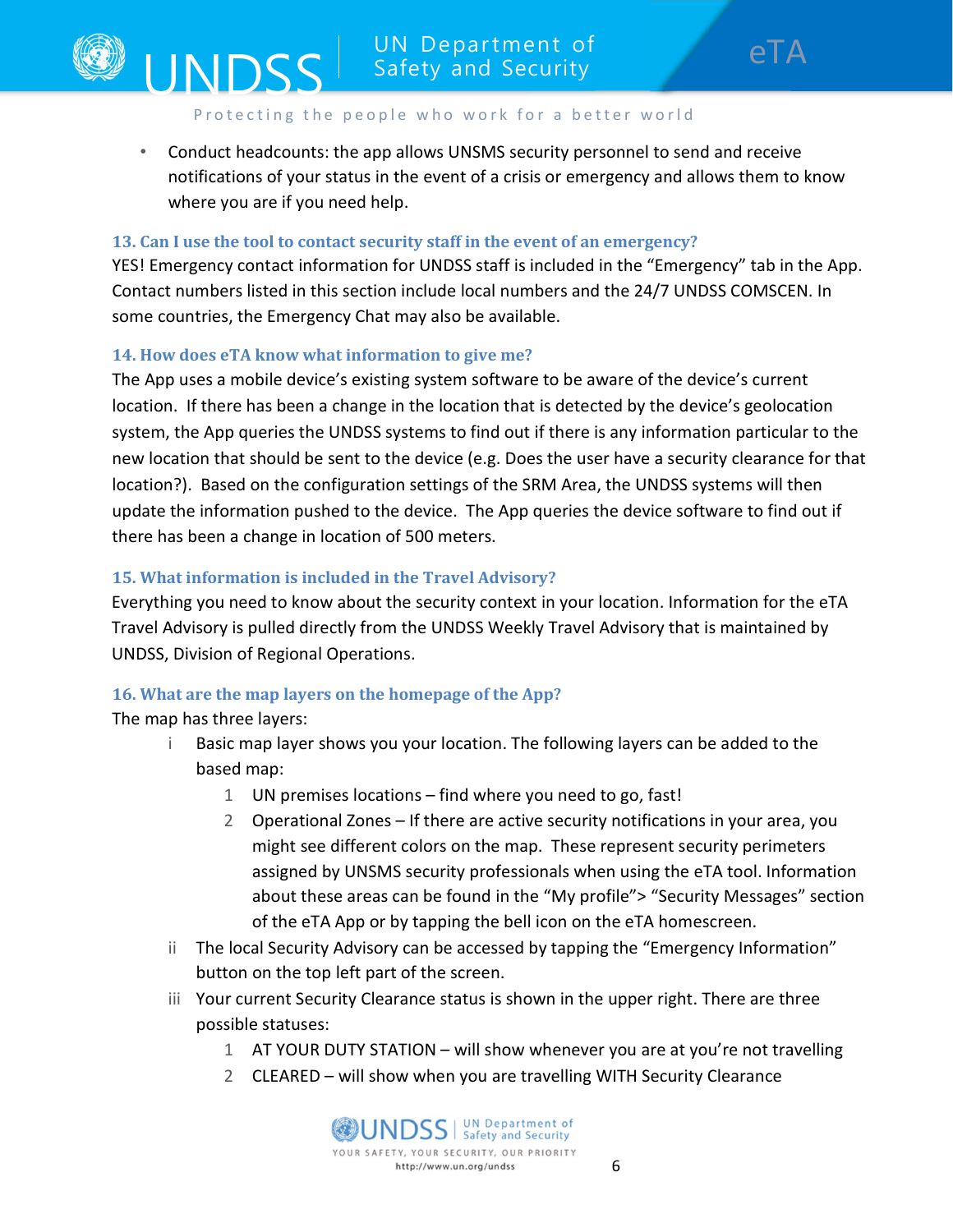

### 3 NOT CLEARED – will show when you are travelling WITHOUT Security Clearance

### 17. Is there a way to search for UN premises?

There is no search function for UN premises, but premises location information includes addresses and directions for all nearby UN offices.

### 18. Where does the information about premises come from?

The UNSMS Premises Database is maintained by DSS – Division of Regional Operations. If you spot an error, please contact UNDSS security personnel.

### 19. What numbers are included in the emergency tab?

These are numbers where you can reach your local DSS staff! They are drawn from the UNDSS Travel Advisory.

### 20. Where does the information from the contact directory come from?

This directory is retrieved from the TRIP dataset. It includes all UN System staff with a TRIP Identification. You are encouraged to update you TRIP information, so the directory can be as upto-date as possible. The ability to change this information right in the App is available.

# TECHNICAL QUESTIONS

### 21. How do I download the APP?

The app is available in the Apple App store and on Google Play for Android devices. Search for "United Nations Electronic Travel Advisory." In some locations, download is restricted, in which case a networked computer solution is available.

# 22. What is the minimal phone specification for using the eTA?

eTA has been tested for phones running Android 5 and above and iOS 9.3 and above.

### 23. My security clearance status seems to be wrong, what do I do?

The security clearance status should reflect your current TRIP profile, which contains information on your current duty station and travel requests. If the information on the APP is incorrect, please check the information you currently have in TRIP (trip.undss.org). Make sure your current duty station is listed and that you have requested clearance for any official business travel you are doing. If the information in TRIP is correct, but the APP is displaying what you believe is incorrect information, please contact your UNDSS personnel. We are working on the ability for you to review and update this information using the APP.

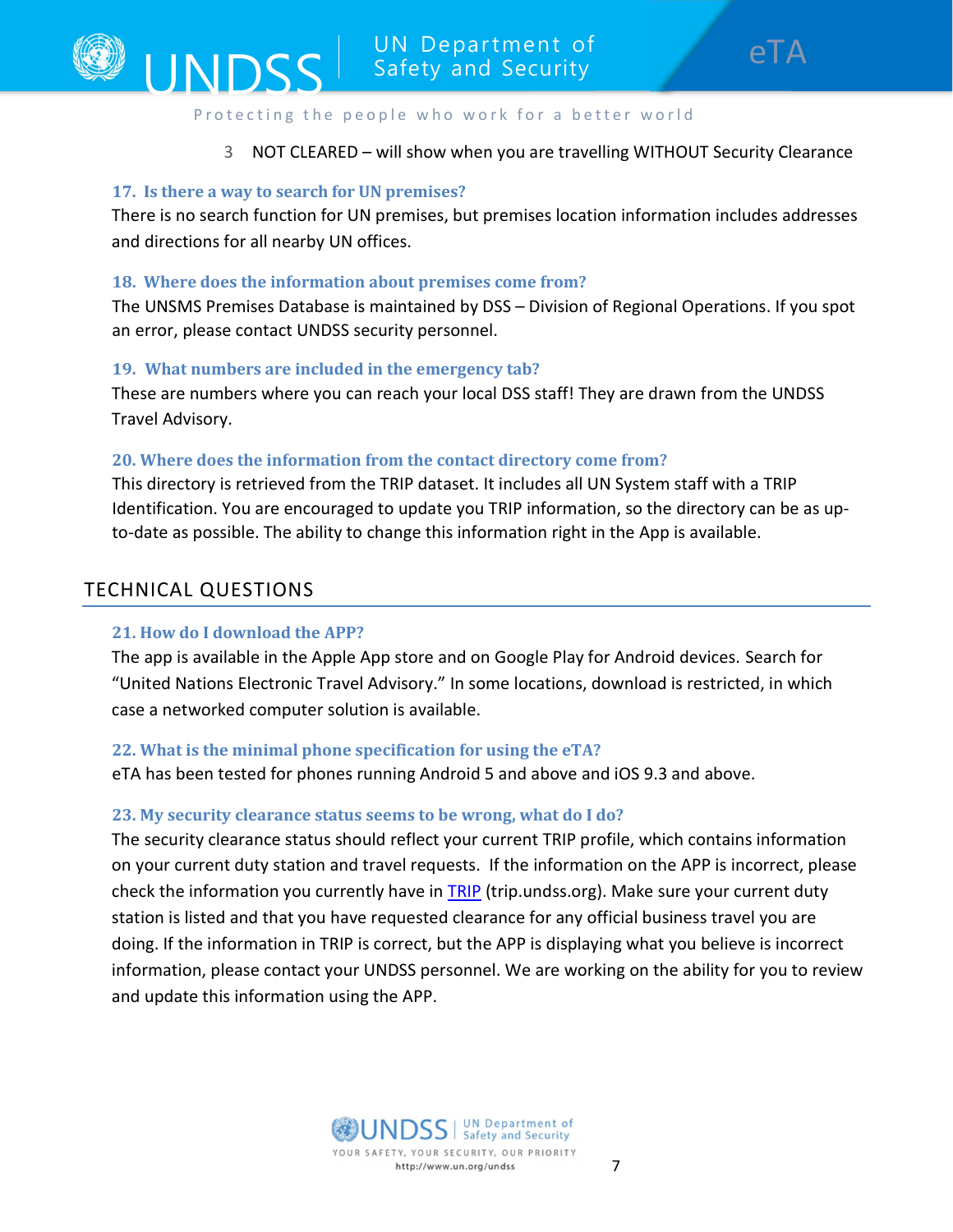# 24. I just travelled for work, but contact numbers from my home duty station/ previous location are still in my phone? Why? What should I do?

If travelled means reassigned: Please go to dss.un.org – login and update the information in your TRIP profile.

If travelled means on mission: There is no need to do anything the system stores information at your current duty station. Your accommodation details and other information is available on your security clearance request.

### 25. How do I configure my phone to ensure I get all security messages?

**INDSS** 

Please ensure that location reporting in the App is enabled and that your device has the location services switched on.

# QUESTIONS FROM ETA COMMAND CENTER ADMINISTRATORS

26. My Security Operation Center staff share a group email; how do I ensure each person in the SOC has access to the eTA Command Center?

Each eTA Command Center Administrator is required to log-in using their individual email address to ensure personal accountability of actions taken. If current SOC staff do not have individual email addresses, they should be provided for them.

# 27. I'm in an area where cell phone and/or internet service is not reliable, how can I implement eTA as the primary method for notifications and headcounts?

- eTA should be used as the first tool for notification and headcounts with secondary means still used to ensure all staff receive notification and headcount requests.
- It is hoped that over time, UN personnel will become accustomed to having and using the eTA and the user base will be the majority of staff in your area of responsibility.
- In addition, OICT and UNDSS are working closely with WFP and the Telecommunications Security Standards (TESS) project to improve the way eTA works; we are hoping to enable eTA to use radio and satellite technology.

### 28. Why is only UNDSS ISW staff allowed to use the eTA Command Center?

The way eTA is currently configured, individual agencies are not able to send notifications only to their staff. Any administrator for an SRM Area sending notifications will send notifications to users in all agencies. Until the agency-administrator to agency-user direct link is put in place, only DSS staff will be allowed to use eTA. Soon, security staff of AFP will be able to send notifications to their own staff. When this functionality is available, new SOP will be drafted and disseminated.

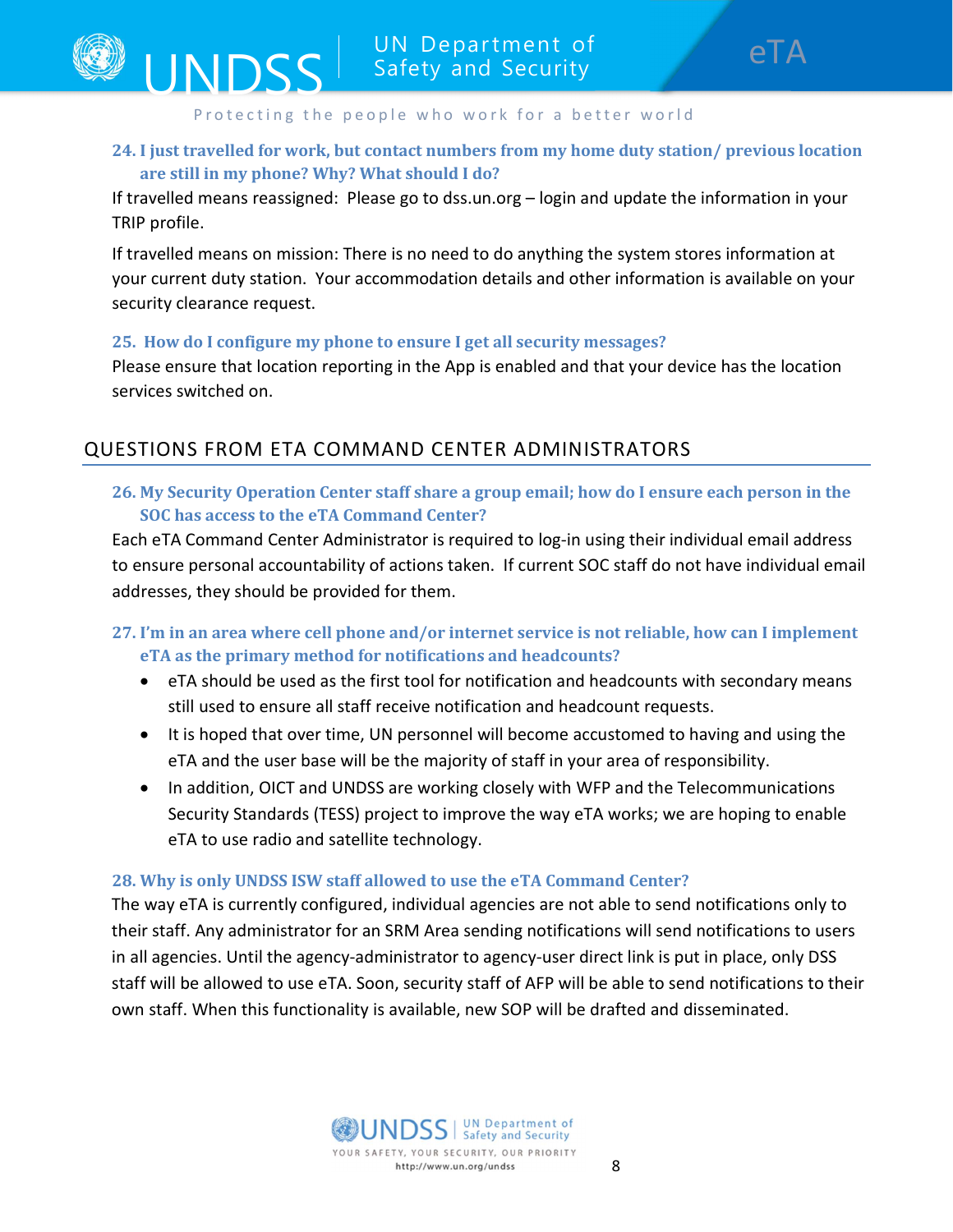### 29. Are there differences in eTA functionality based on telephone service provider?

As long as there is a data connection from your mobile phone provider (3G, 4G, 5G), eTA will work the same for all smartphones and wireless providers. The only difference between different carriers in developing countries, could be:

- Data services might be switched off by the host government (e.g. in political turmoil) on one carrier but not on the other
- In a natural disaster, in a particular area, data (or any mobile service) might not be available because the infrastructure for one carrier is more damaged than the other
- In most developing countries, internal roaming within the country does not exist as it does in developed countries

### 30.Are there SIM card solutions to avoiding the cost of data?

UNDSS

Yes. Using a SIM card on a smartphone when travelling will reduce data roaming charges. eTA on a smart phone will work with any SIM card. Non-smart phones with different SIM cards would need to re-register the new number in TRIP.

# 31.What will happen to eTA in countries where social media is switched off?

- eTA will only be disabled when all data services are blocked.
- The eTA will still work if social media is switched off.
- eTA continued to work over the public networks during the weeks of Sudan protests (Jan-April), where a lot of the social media was cut off from public networks, as well as in Indonesia, where the government switched off WhatsApp.
- The eTA is not a social media platform; it is an internal security communication tool. It is proprietary to the UN. As a result, it is not subject to being switched off by local governments.

### 32.What is happening with IOM and SCAAN?

IOM has a communications tool that is similar to eTA called SCAAN. IOM will not be using eTA; rather, DSS and IOM have an agreement that technically links SCAAN and eTA. The immediate priorities of the agreement include two main links: 1) updated IOM staff profile data in the TRIP database for access by DSS, and 2) IOM's SCAAN system to automatically receive notifications and headcount requests sent through the eTA Command Centre. This will ensure that messages UNDSS staff send to all users in the area of responsibility, including IOM staff using SCAAN, will be the same message as eTA users receive.

# COMING FEATURES OF ETA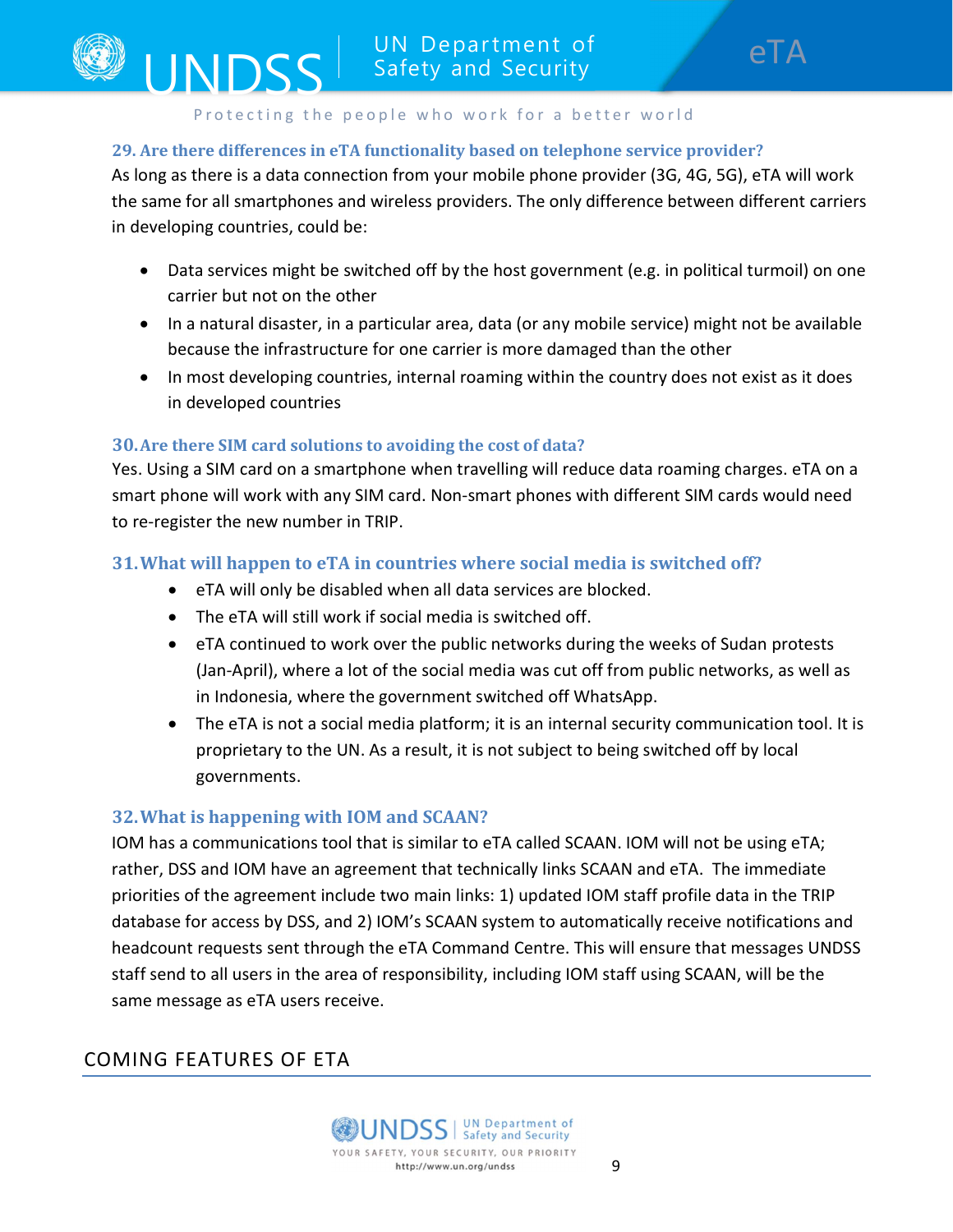### 1. Command Center delivery of eTA messages via SMS

Messages sent from the Command Center will not only go to App users, they will be delivered to any mobile device in the specified area for which we have a working mobile phone number.

### 2. Providing for Security Clearance via the App

UNDSS

 OICT is currently developing the functionality to request security clearance from the App. This will be developed in stages, with the first version of the functionality allowing users to create and submit a simple, One Way or Return TRIP request, for himself/herself, with corresponding accommodation details.

### 3. Enabling a headcount for an entire SRM Area

This functionality will be similar to the "Quick Notification" feature and will allow eTA Command Center Administrators to conduct a headcount for an entire SRM Area. It can be used to conduct "Phone Tree" or "Radio Check" functions. This will enable faster headcount requests and assist in warden system procedures.

# 4. Implementation of the concept of "Operational Zone" for use in areas where UN personnel often travel across SRM areas

There are some areas where staff travel through different SRM Areas when traveling to/from/for work. In these areas, "Operational Zones" will be established that will prevent eTA App users from getting messages/showing security clearance as "not cleared".

### 5. Connecting travel requests directly with security clearance requests

UNDSS is working with OICT and UMOJA and other UNSMS entities to develop/enhance processes of submitting TRIP requests directly from ERP systems so staff travel information (flights, cities visited) will be automatically pushed to TRIP for security clearance purposes.

# OTHER WORK TO IMPROVE ETA

### 6. Providing staff of the AFP with access to all eTA functions

Currently, only UNDSS staff have access to eTA functions; personnel of the AFP can only have access to data for their own staff by pulling a report. In the near future, AFP staff will be able to use the eTA Command Center to send notifications to their own staff. They will only be able to see their own staff on the Command Center. Along with definitive local SOP, enabling AFP access will streamline existing notification and headcount procedures, as well as provide an additional means for the UN System to provide duty of care to staff.